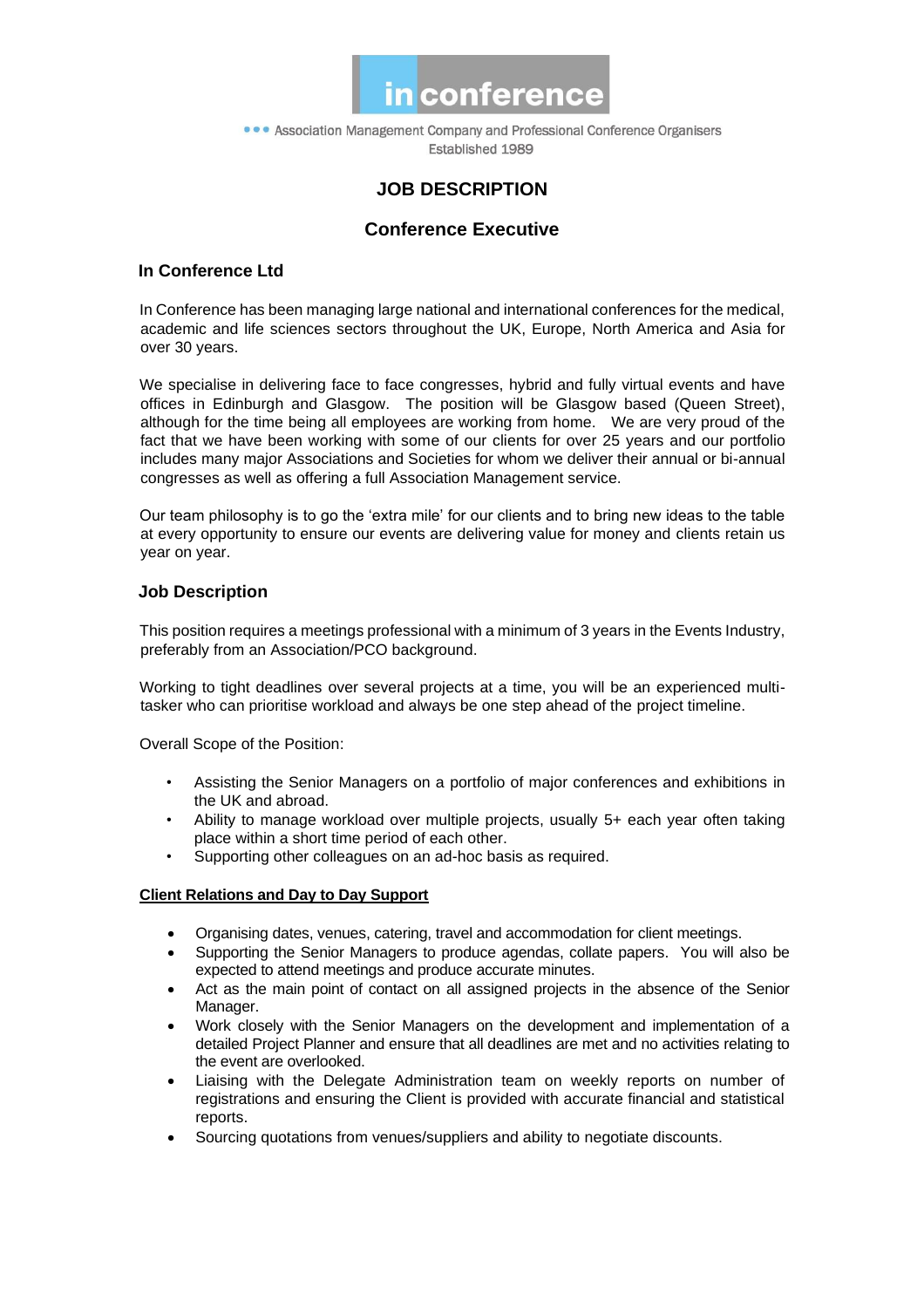#### **Marketing and Communications**

- Creating and maintaining contact databases for all projects including potential delegates, exhibitors and sponsors
- Under the supervision of the Senior Manager, execute the Marketing Plan and ensure the accuracy and quality of all print/web/media/social media materials. You should be experienced in drafting copy/images for Web Pages, writing and designing E-Newsletters and other delegate communications.
- Preparing letters of invitation to invited speakers, monitoring responses, collating biographies, photos and other information for publication on the conference website.

#### **Exhibition & Sponsorship**

- In conjunction with the Senior Manager, develop a sponsorship outreach plan for each event and negotiate sales packages with industry and other stakeholders Liaising with sponsors and exhibitors, drafting and issuing the Exhibitor Prospectus, confirming bookings, and providing general support in the run up to the conference.
- With the support of the Senior Manager prepare exhibition floorplans and handle all day to day exhibitor enquiries.
- Explore other income generating streams e.g. identifying new exhibitors/sponsors, negotiating collaborative deals with associated events or societies etc
- Ensure all income has been received within 14 days of the date of the invoice being issued.

#### **Accommodation & Social Events**

- Research accommodation options and negotiate best rates, including negotiation of group booking contracts, provide rooming lists and ensure no rooms are left unsold
- Research venues for evening social events and negotiate costs and menus.
- Researching options for pre-post conference tours for delegates and partners.

#### **Post-Event Activities**

- Prepare Survey Monkey questionnaires for each project for delegate and exhibitor feedback and collate results for presentation to the client.
- Ensure all suppliers invoices have been received and match the budget.

#### **Retaining Clients & Development of New Business**

As we have been retained by many of our clients for several years, it will be part of your remit to ensure that these relationships are maintained to the same high standards.

#### **Key Skills**

- Experience of populating Mobile Apps with conference material.
- Experience on delegate management systems preferably EventsAir or other similar platforms.
- Experience of working on virtual/hybrid events preferred.
- Efficient multi-tasker and ability to work under pressure.
- Excellent written and verbal communication skills, bearing in mind that you will be dealing with senior figures in academic/medical fields.
- Can demonstrate experience of working in a similar fast-paced environment.
- Flexibility with holiday arrangements/personal commitments so that you can attend conferences as required.

#### **General Requirements**

- Ability to work out with normal 9.00-5.00pm office hours and to spend several days at a time away from home.
- Flexibility with holiday arrangements/personal commitments so that you are able to attend all our conferences as required.
- Clean driving licence and fluency in other languages would be an advantage.